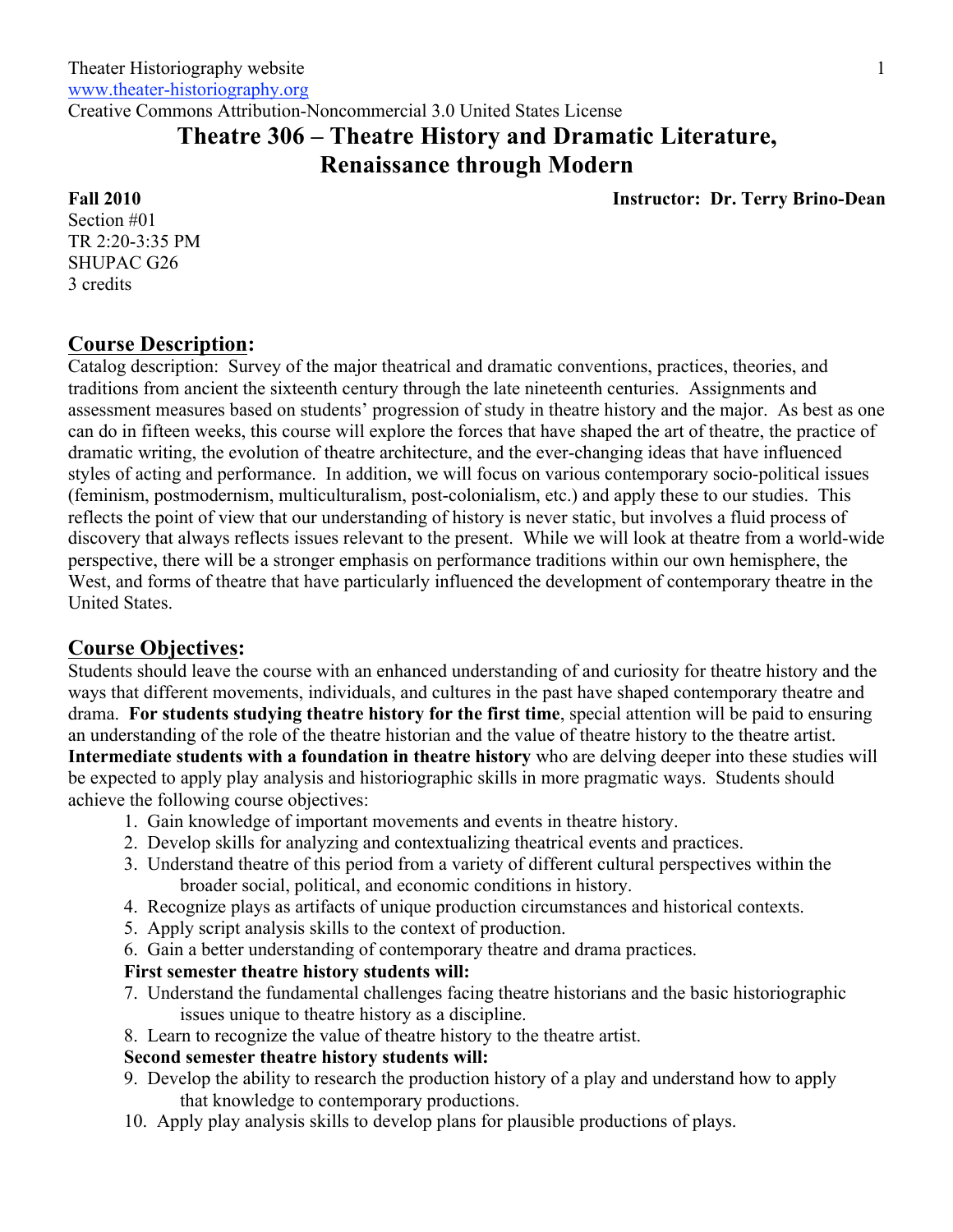## **REQUIRED TEXTS:**

Wilson, Edwin and Alvin Goldfarb. *Living Theater: A History*. Fifth Edition. New York: McGraw-Hill Higher Education, 2008. ISBN: 9780073514123

Worthen, W.B. *The Wadsworth Anthology of Drama*. Sixth Edition, New York: Wadsworth, Cengage Learning, 2011. ISBN: 9781428288140

#### **RECOMMENDED TEXTS:**

Ball, David. *Backwards and Forwards: A Technical Manual for Reading Plays*. Carbondale: Southern Illinois University Press, 1983. ISBN: 9780809311101

Ferguson, Marcia. *A Short Guide to Writing about Theatre*. New York: Longman, 2007. ISBN: 9780321136732

### **GRADED ASSIGNMENTS:**

**1. Reader's Journals –** In lieu of quizzes on daily readings and plays, students will complete a Reader's Journal. There are two kinds of journal entries: *play responses* and *two-column journals*. For play reading assignments, the journal will involve responses to plays based on detailed instructions given prior to each reading. All other reading assignments require the use of a two column journal based on readings from the text that must be prepared for each class meeting. Reader's Journal assignments will be collected and checked on each class day when a play or reading is due and then returned soon after.

## **THE ENTIRE JOURNAL WILL BE COLLECTED AND GRADED AT THE END OF THE SEMESTER.**

*The grade on the journal is based on three factors: 1) the level and extent of comprehension, analysis, and reflection demonstrated in each journal; 2) The timeliness with which journals are submitted throughout the semester; and 3) The final product, which may include additions and revisions.*

One of the major tasks of the two-column journal format, and a skill that you must develop, is how to selectively choose the most important information from text readings to include in your journal. You must learn to find the most important information; it is not possible for the journal to be all-inclusive. You are developing a resource for yourself that you can use in the future that is more concise than a full textbook and more practical since it is written in your own words. Discover the four or five most important ideas on each page and elaborate on those concepts. For a person who writes in an average size font and leaves some room in between notes where things can be added later, you should plan on 5-7 letter-sized pages per chapter in your journal.

Journals can take either a hand-written or an electronic format. In other words, you could create your journal in the traditional way, by writing in a notebook or binder with removable/reinsertable paper (so that you can turn things in bit by bit as you go). Or you can use electronic formats such as web-logs, web-sites, or as Microsoft Word files in order to create the journal. Electronic formats will give you greater access to visuals and/or web-links that you might want to include in the right column of your journal. Any of these formats are acceptable for the journal, but I would recommend that you choose one format and stick with it for the whole semester. Switching formats creates a very messy product in the end that is less functional for you in the future. Journals are worth a total of 300 possible points.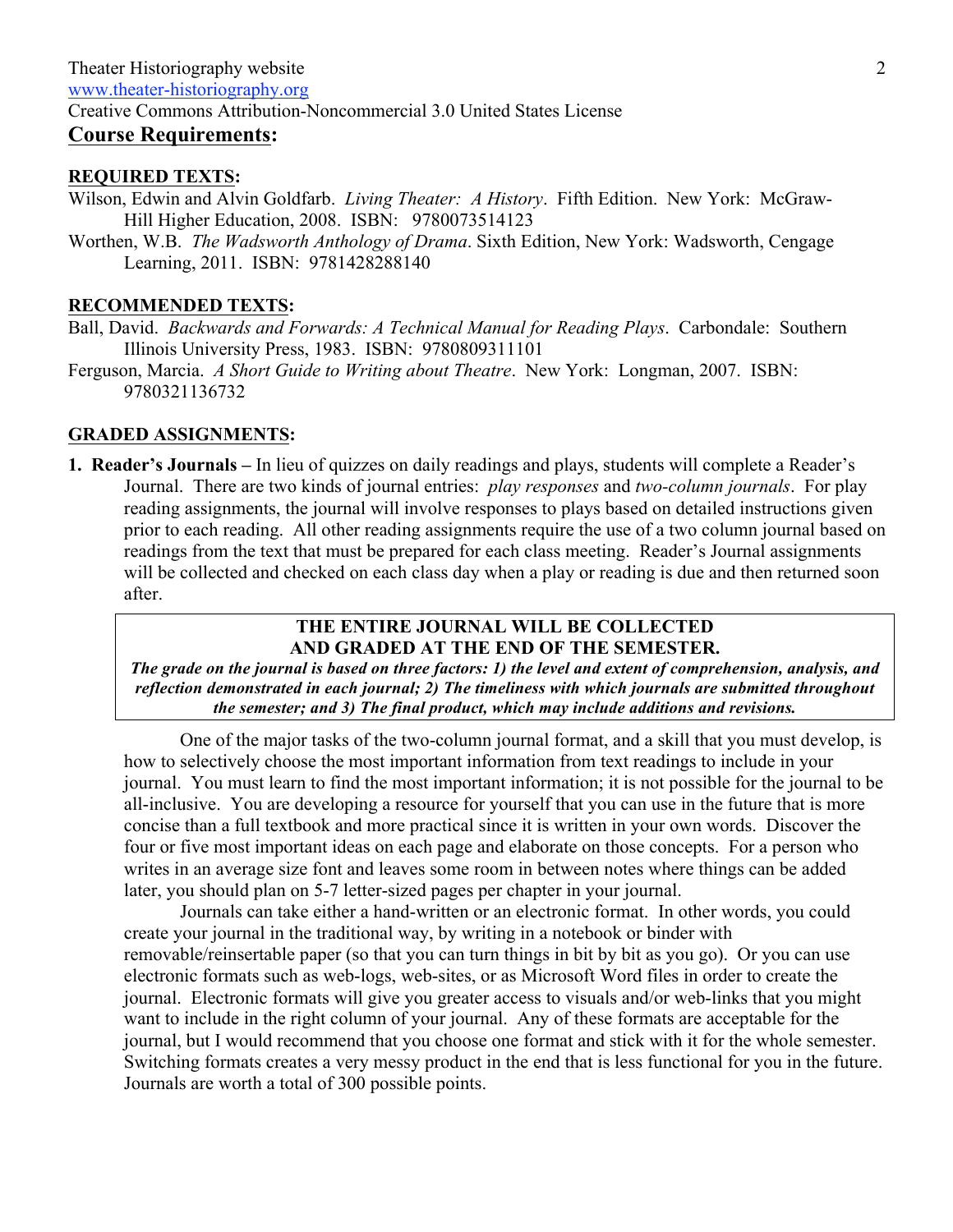## Theater Historiography website

www.theater-historiography.org

Creative Commons Attribution-Noncommercial 3.0 United States License

- **2. Class Preparation, Participation, and Performance** The class performance grade reflects the student's apparent level of preparation for each class meeting and the quality of her/his participation. Because of the interactive and experiential nature of the structure of this course, class attendance and participation are mandatory, as is punctuality. Students are expected to fully participate in class and small group discussions. Students have the chance to earn up to 10 points for each class meeting (27) total). In addition, the instructor will award up to 30 discretionary points at the end of the semester for a total of 300 possible points. Every three weeks (usually six class meetings totaling 60 points), students will be asked to fill out forms that provide a chance for them to self-evaluate their class participation. The instructor will then evaluate each student's participation, based on observation by the instructor and input from the student, and return the self-evaluation with a grade. A copy of the self-evaluation form is attached; please note the criteria for this assessment. Of course, being absent from class entails that the student fails to earn any points for that particular class. Showing up late to or unprepared for class will result in deductions from the daily grade. Obviously, sleeping or doing homework for this or any other class are signs of especially poor class performance. If a student misses a class (excused or unexcused), s/he can ask the instructor for the opportunity to complete an assignment to make up what was missed from the class meeting and thus earn (up to) 10 points. *You must see the instructor if you desire a make-up assignment!*
- **3. Class Projects** Class projects are worth a total of 300 possible points and differ depending on the level of the student in the course:

## **STUDENTS IN THE FIRST SEMESTER OF THEATRE HISTORY:**

 **Production Reconstruction Project** – For this project, each student will be assigned to a group, and each group will be assigned a production that has taken place sometime in the past. Each group must use every tool at its disposal to learn as much as they can about that production and to gain an accurate understanding of the production and all of the circumstances that surrounded it. Each group will be required to submit a 6-8 page paper and complete a 10-15 minute presentation to the class that details the history of that production. Work should be divided up equally among group members, as should portions of the paper and the presentation. 400 total points can be earned on the project.

## **STUDENTS IN THE SECOND SEMESTER OF THEATRE HISTORY:**

- **Production History Project –** Each student will be assigned one play from this period for which they will complete a full stage history, documenting the history of productions of the play beginning with the first production and going through the most recent productions. Students will develop the ability to identify the most significant productions in the history and demonstrate why they are particularly noteworthy and/or influential. Students must uncover details about each production and analyze what can be learned from this information to apply to contemporary productions. 200 points can be earned on the Production History project.
- **Design Analysis Project** Each student will complete a group project in which she/he will analyze a play we are reading for class with a particular eye towards design elements. Based on this analysis, students will create a visual representation of plausible design plans for a production of the play. A set design model and/or sketches are required, but students could do less elaborate set designs if the project is augmented with design concepts and plans for costumes, lighting, and/or sound. Each group must demonstrate an equal distribution of the workload among group members. All projects will be presented to the class and will be worth 200 possible points.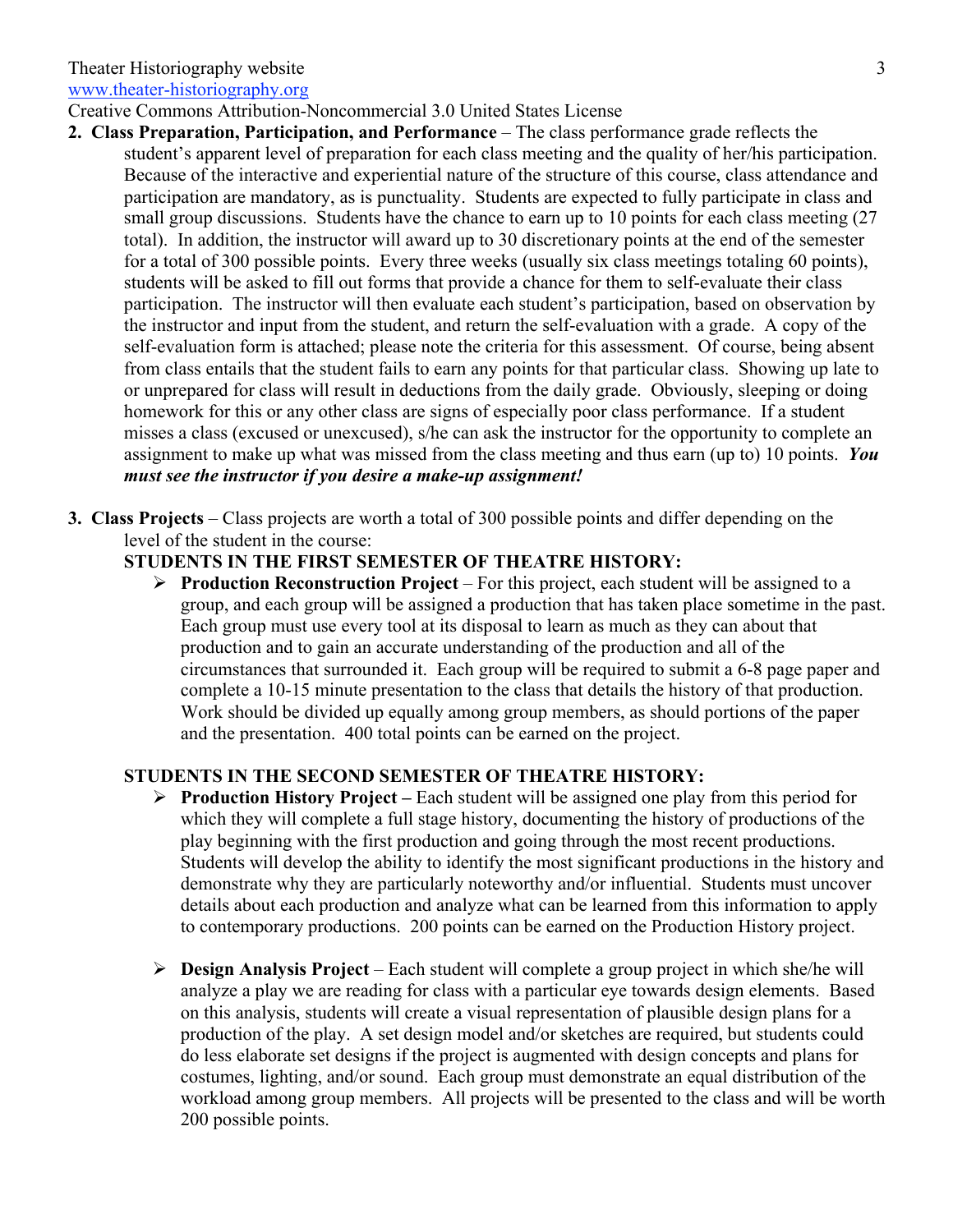### Theater Historiography website

www.theater-historiography.org

Creative Commons Attribution-Noncommercial 3.0 United States License

| <b>GRADING:</b>            |                             | <b>GRADING SCALE:</b> |                |
|----------------------------|-----------------------------|-----------------------|----------------|
| Reader's Journal           | $300 \text{ points} = 30\%$ | $A = 100\% - 93\%$    | Outstanding    |
| Class Projects             | 400 points = $20\%$         | $A = 92\% - 90\%$     |                |
| <b>Class Participation</b> | $300 \text{ points} = 30\%$ | $B_+ = 89\% - 87\%$   |                |
| <b>Total Grade</b>         | 1000 points = $100\%$       | $B = 86\% - 83\%$     | Very Good      |
|                            |                             | $B = 82\% - 80\%$     |                |
|                            |                             | $C_{+}$ = 79% - 77%   |                |
|                            |                             | $C = 76\% - 73\%$     | Satisfactory   |
|                            |                             | $C = 72\% - 70\%$     |                |
|                            |                             | $D_{+} = 69\% - 67\%$ |                |
|                            |                             | $D = 66\% - 63\%$     | Unsatisfactory |
|                            |                             | $D = 62\% - 60\%$     |                |
|                            |                             | $F =$ Below 60%       | Failure        |

## **Comments:**

1. Attendance is required and will be taken at every class meeting. As outlined above, involvement in class meetings is a very important part of this course, and by missing class, students are missing the opportunity to earn points. Absence and tardiness are considered serious matters. *If you miss a class, it is your responsibility to find out what was covered that day*. If a student misses a class, s/he can ask the instructor for the opportunity to do a make-up assignment (written work or an oral presentation due at the very next class meeting) to have the chance to earn the points missed from class. If you are going to miss class, you must notify the instructor in advance. Failure to notify the instructor as soon as possible will result in any assignments due being considered turned-in late. *You cannot miss more than two classes without your final grade being affected*. All absences after the first two will result in a one-third deduction from your final grade (e.g., A- becomes a B+) *regardless* of make-up work completed. *I do not distinguish between excused or unexcused absences*. No matter what *causes* you to miss class, missing class means you've missed *work* that takes place in the classroom that is required for the course and that every other student is doing. So the only way to make it up is to make it up. Extraordinary circumstances should be discussed with the instructor as early as possible.

2. The instructor operates from the perspective that all good professional writing is done with the opportunity for review and comment by others. Therefore, project papers can be revised and re-submitted. I will return papers with a grade and my comments. Students can revise them and turn in a final draft at the following class meeting. If not re-submitted by the following class meeting, the original grade earned on the paper will stand. You must also re-submit the original draft of your paper upon submitting a re-written paper. *Re-writes do not guarantee an improved grade!!* However, experience shows that almost *all* students who work to revise papers improve their writing greatly and achieve higher grades.

3. It is your responsibility to ensure that all technology associated with any assignment or project on which you are working for the class functions correctly. For example, you are responsible for backing up computer documents and files and making sure your flash drive isn't corrupted and ensuring that the printer you are using is operating properly and that your printer cartridge still has ink, etc., etc., etc. I would suggest trying to print things out well in advance of when you have to run to make it to class on time. This ensures that you can trouble-shoot any problems that could occur when printing. Additionally, please remember that it is *your* responsibility to ensure that any assignment submitted to the instructor via electronic means (as an email attachment) is received. You are required to follow-up *ALL* electronic submissions by submitting a hard copy of the assignment to the instructor as soon as possible. *Any assignment not handed-in on time due to a technology problem will be considered late and will be graded accordingly.*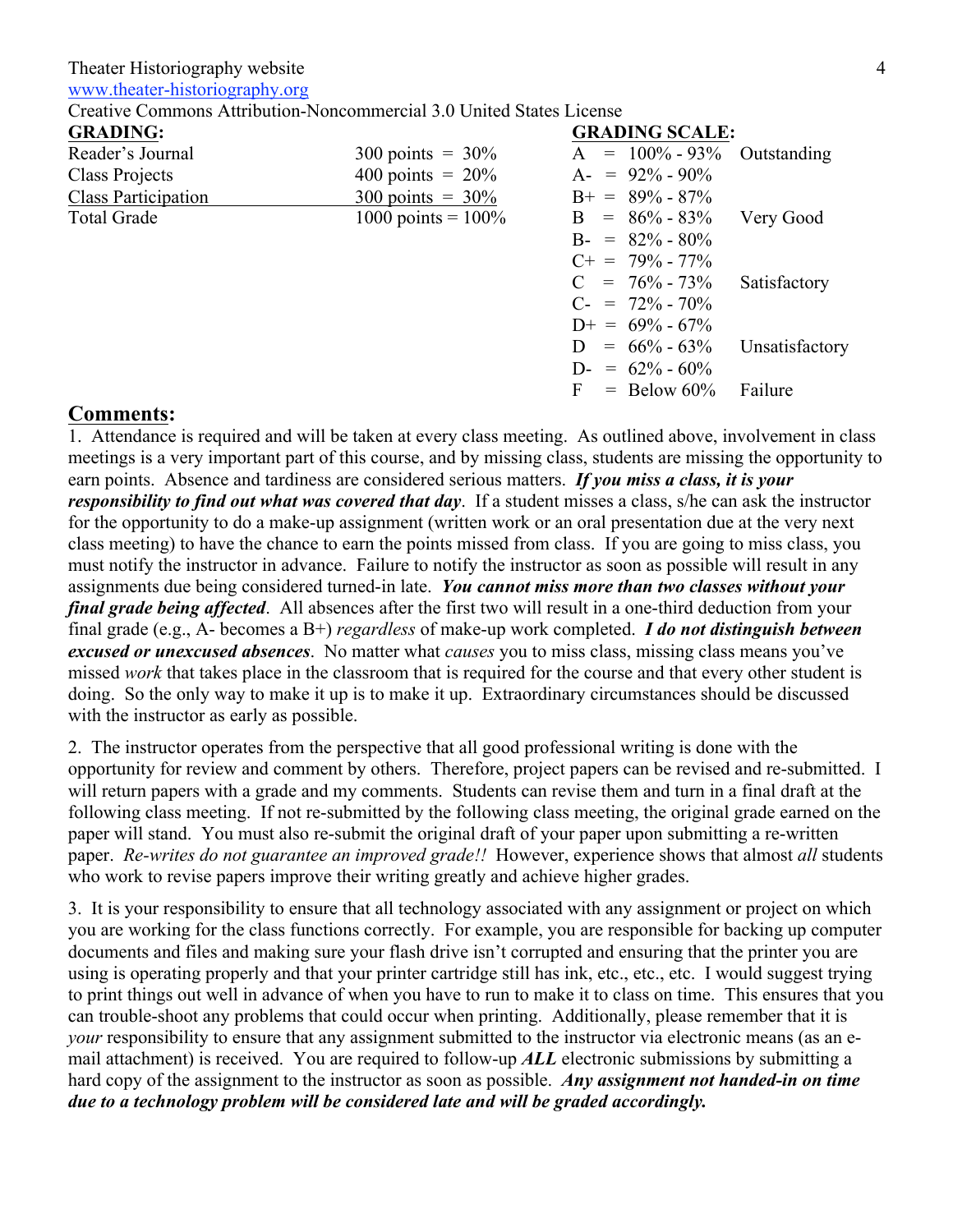www.theater-historiography.org

Creative Commons Attribution-Noncommercial 3.0 United States License

4. In fairness to students who meet deadlines, assignments handed in late will be reduced by *one full grade for each session the assignment is late*. One full letter grade is the equivalent of 10 points out of 100. 5. Cell phones: Please turn your cell phone off during class meetings, or at the very least adjust your phone's features (by using mute *NOT VIBRATE!*) so that it does not ring or vibrate audibly during class. And whatever you do, never answer your phone in class or walk out of class so that you can answer it. If there is some reason, such as an emergency situation, that you feel might require you to answer your phone during our class time, don't come to class. Additionally, text messaging during class is not acceptable. Answering your phone or texting during class will, to say the least, negatively affect your class participation grade.

6. **Communication between the students and the instructor is important and encouraged.** Please feel free to make an appointment to meet with me outside of class-time if you have any questions or problems during the semester.

7. This class will rely on the active participation of each and every class member. You are responsible for coming to each class prepared for discussion, debate, and activities related to readings and assignments. I strongly suggest that you prepare yourself for class by utilizing your Reader's Journal. Just breezing through a chapter in the text and blindly highlighting things does not prepare you for class; you actually have to think about the issues at hand and consider how they relate overall to the course. Taking some short notes makes this happen. Helpful notes can be those that help you to decipher, comprehend, and remember the material, but they should also consist of questions, challenges, and ideas that you found particularly interesting and that you'd like to develop further through class discussion. The Journal is an excellent place to record these notes. If you are not prepared on a given day, consider staying home. If you are not prepared you will score poorly on your class participation grade.

8. If you have a disability that may require consideration by the instructor, you should contact Terri Bassi, the Director of Disability Services at 724-838-4295 or bassi@setonhill.edu as soon as possible to develop a plan of accommodation. You should provide the instructor with a copy of your accommodation plan and schedule a meeting so that you can be supported in an informed manner. It is not necessary to disclose to your instructor the nature of your disability. If you need accommodations for successful participation in class activities prior to your appointment at the Disability Services Office, you should offer information in writing to your instructor which includes suggestions for assistance in participating in and completing class assignments.

9. Seton Hill University expects that all its students will practice academic honesty and ethical conduct. The University regards plagiarism, cheating on examinations, falsification of papers, non-sanctioned collaboration, and misuse of library material, computer material, or any other material, published or unpublished, as violations of academic honesty. Violations of the Seton Hill University Academic Integrity policies and could be grounds for expulsion from the university. Please familiarize yourself with the rules on Academic Integrity in the University Catalog, pages 22-24. If there is any question in your mind about what this policy entails or what might constitute plagiarism, please see me or your academic advisor immediately. All work submitted in the course must be your own and be written exclusively for this course. Do not turn in work you have written in the past and do not turn in other people's writing as if it were your own. The use of all sources (other people's ideas, quotations and paraphrases from published work, including that of textbooks and the Internet) must be properly documented with accurate and consistent use of an official documentation style (for this course, MLA.). To help yourself avoid plagiarism, START WITH A BLANK PAGE and compose everything in your own words, quoting from sources only as necessary and documenting sources from which you obtain information and/or paraphrase. NEVER start by cutting and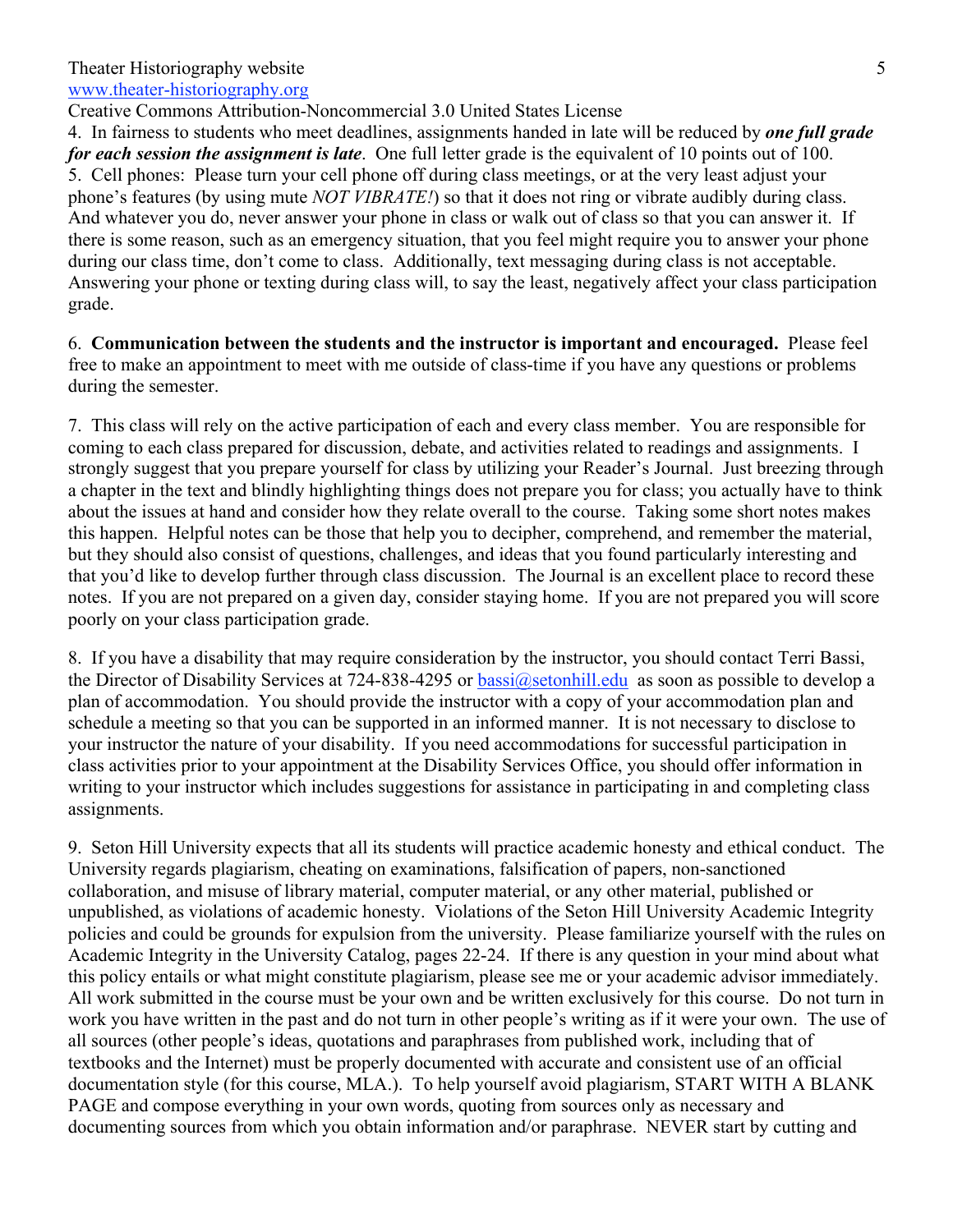pasting ANYTHING. *Submission of any work as your own that was not written and appropriately cited by you will result in automatic failure for this course*.

10. Incompletes require the approval of the Division Chair and will be granted in only the most serious of circumstances.

11. A concerted effort has been made to ensure that this syllabus will actually reflect the workings of the course. However, due to practical reality, all things in this syllabus are subject to change. Students will be notified of any necessary changes in a timely manner.

# **Principle of Studying Theatre History:**

**"By definition, a history is a chronicle – a recapitulation of events from the past. It cannot, therefore, be a contemporary, spontaneous occurrence. And yet, that is precisely what theatre is – a theatre event exists not in the past but in the present. In fact, it exists only at the moment when it occurs. The essence of theatre is an immediate exchange between the audience and what unfolds onstage: performances, words of a text, and visual effects of sets, lights, and costumes.** *The first challenge in [studying] theatre history, therefore, is to bring theatre from the past to life today***." -- Wilson and Goldfarb, p. vii**

**Principle of Class Discussion:**

**"I may not agree with what is being said, but I will try to understand** *why* **it is being said."**

**Principle of Theatre Creation:**

*Dare to Fail Gloriously!!*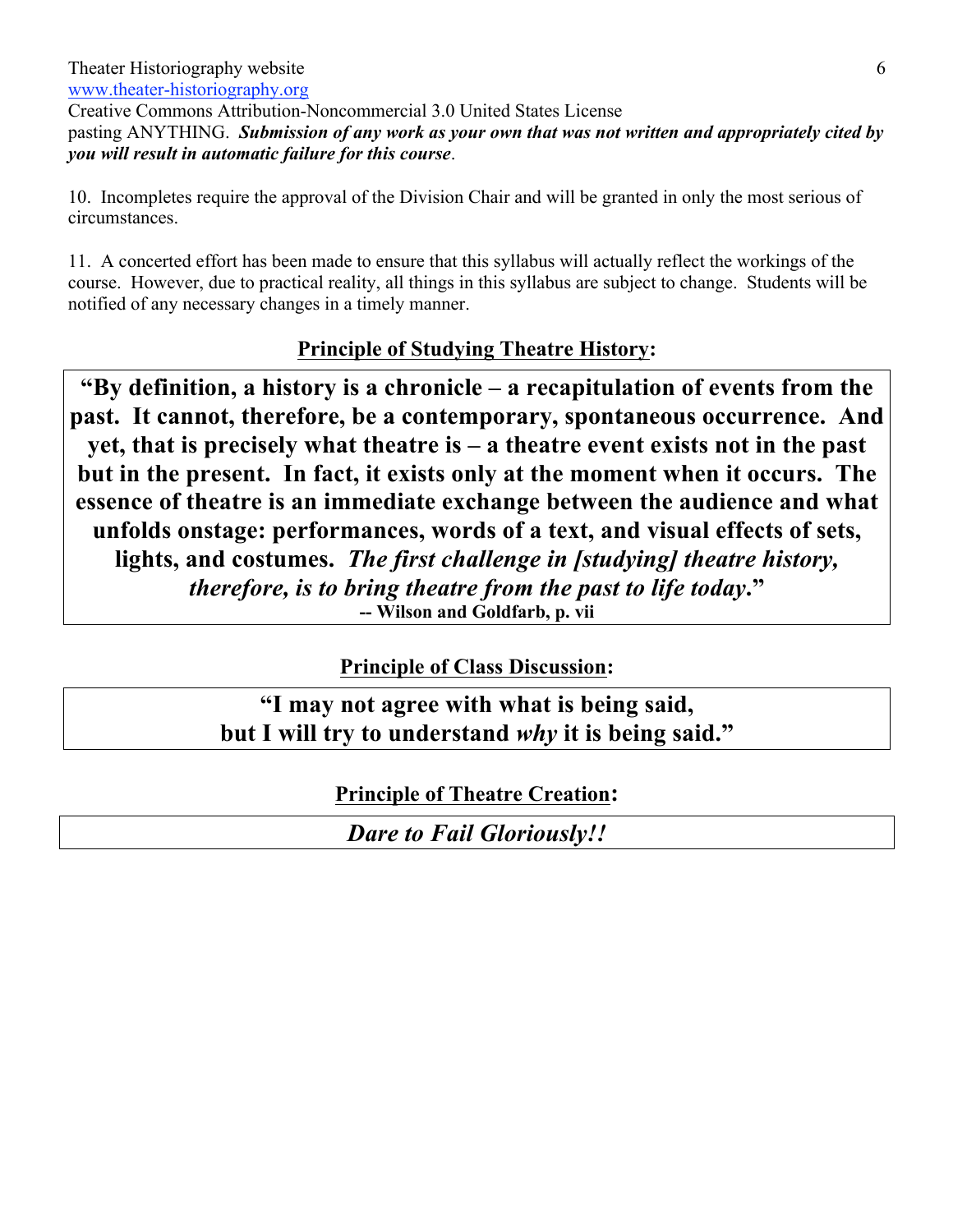## **Course Schedule**

## **ASSIGNMENTS ARE DUE ON THE DAY WITH WHICH THEY ARE LISTED!!! READER'S JOURNALS ARE DUE ON THE DAY ON WHICH EACH READING IS DUE!!!**

| $T$ 8/24<br>R 8/26   | Introduction to the course. Studying theatre history.<br>Studying Theatre History. Wilson and Goldfarb Introduction, 1-23. Review.                                                                     |
|----------------------|--------------------------------------------------------------------------------------------------------------------------------------------------------------------------------------------------------|
| $T \frac{8}{31}$     | The Golden Age of Spain. Wilson and Goldfarb Chapter 7, 216-233. Assign Production<br><b>History Projects.</b>                                                                                         |
| $R \frac{9}{2}$      | Life is a Dream, by Pedro Calderón de la Barca.                                                                                                                                                        |
| $T$ 9/7              | French Neoclassical Theatre – development; drama. Wilson and Goldfarb<br>Chapter 8, 235-245.                                                                                                           |
| R 9/9                | French Neoclassical Theatre – theatre production. Wilson and Goldfarb<br>Chapter 8, 245-255.                                                                                                           |
| $T$ 9/14<br>R 9/16   | <i>Phaedra</i> , by Racine<br>Comedy. Selection from Anatomy of Criticism, by Northrup Frye (handout).                                                                                                 |
| $T$ 9/21<br>R 9/23   | Tartuffe, by Molière<br>English Restoration – development; drama. Wilson and Goldfarb, introduction to Part<br>Three, 257; Chapter 9, 259-269.                                                         |
| $T$ 9/28<br>R 9/30   | English Restoration – performance; production. Wilson and Goldfarb Chapter 9, 269-287.<br>The Rover, by Aphra Behn                                                                                     |
| F 10/1               | <i>Independence Opening Night, 8:00 PM; runs October 1-9.</i>                                                                                                                                          |
| $T$ 10/5<br>R 10/7   | The Eighteenth Century – drama. Wilson and Goldfarb Chapter 10, pp. 289-301.<br>No Class.                                                                                                              |
| T 10/12<br>R 10/14   | <b>October Break – No Class.</b><br>The Eighteenth Century – theatre production. Wilson and Goldfarb Chapter 10, 301-327.                                                                              |
| $T$ 10/19<br>R 10/21 | <i>The Contrast</i> , by Royall Tyler (available free in iBooks or on the web)<br>Production History Projects due. Discuss projects. Assign Production Reconstruction<br>and Design Analysis Projects. |
| F 10/22              | Indie Show, 8:00 PM; also 10/23 at 2:00 PM.                                                                                                                                                            |
| T 10/26<br>R 10/28   | 1800-1875 – audiences, drama. Wilson and Goldfarb Chapter 11, 329-343.<br>1800-1875 – acting and "directing." Wilson and Goldfarb Chapter 11, 344-357.                                                 |
| Su 10/31             | Studio Shows, 6:30 PM.                                                                                                                                                                                 |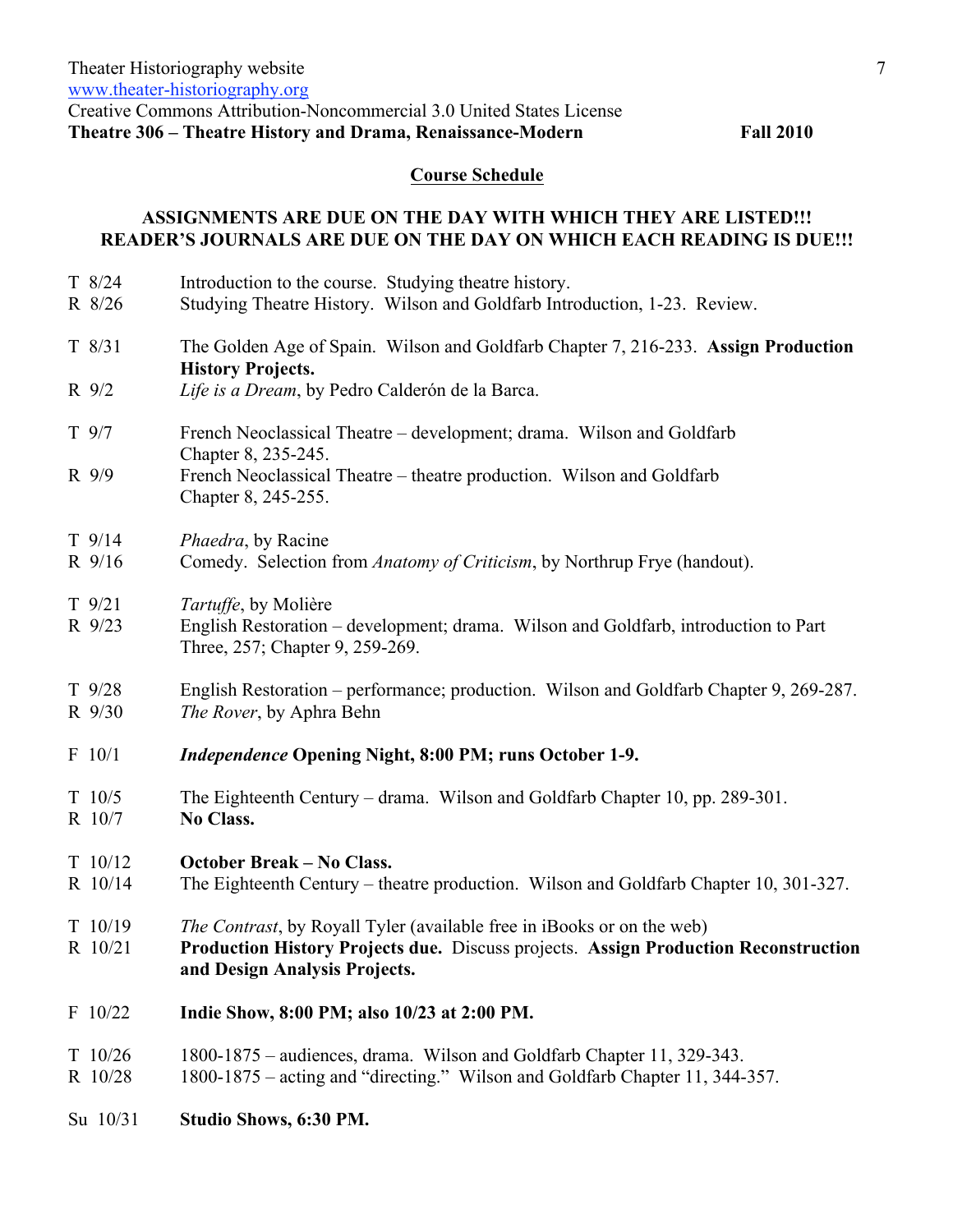Theater Historiography website

www.theater-historiography.org

Creative Commons Attribution-Noncommercial 3.0 United States License

| $T$ 11/2            | 1800-1875 – architecture, technology, Russia. Wilson and Goldfarb Chapter 11, 357-369.                                                                                                           |
|---------------------|--------------------------------------------------------------------------------------------------------------------------------------------------------------------------------------------------|
| R 11/4              | <i>The Octoroon</i> , by Dion Boucicault                                                                                                                                                         |
| $T$ 11/9<br>R 11/11 | 1875-1915 – realism. Wilson and Goldfarb Chapter 12, 373-390.<br>Review and discuss A Doll House, Miss Julie, The Importance of Being Earnest, and<br><i>Major Barbara</i> (from TR110 projects) |
| $F$ 11/12           | The Way of the World Opening Night, 8:00 PM; runs November 12-20.                                                                                                                                |
| $T$ 11/16           | The Cherry Orchard, by Anton Chekov                                                                                                                                                              |
| R 11/18             | <b>No Class.</b>                                                                                                                                                                                 |
| $T \frac{11}{23}$   | 1875-1915 – nonrealism. Wilson and Goldfarb Chapter 12, 390-401.                                                                                                                                 |
| R 11/25             | Thanksgiving Break – No Class.                                                                                                                                                                   |
| $T \frac{11}{30}$   | A Dream Play, by August Strindberg, or Pélléas and Mélisande by Maurice Maeterlinck.                                                                                                             |
| R 12/2              | 1875-1915 – popular theatre, Asia, America. Wilson and Goldfarb Chapter 12, 401-413.                                                                                                             |
| Sa 12/4             | Dance Concert, 7:00 PM; also 12/5 at 2:00 PM.                                                                                                                                                    |

## **Thursday, December 9, 10:30 AM – 12:30 PM, Final Exam Period. Production Reconstruction and Design Analysis Project Presentations. Reader's Journals Collected. Closure.**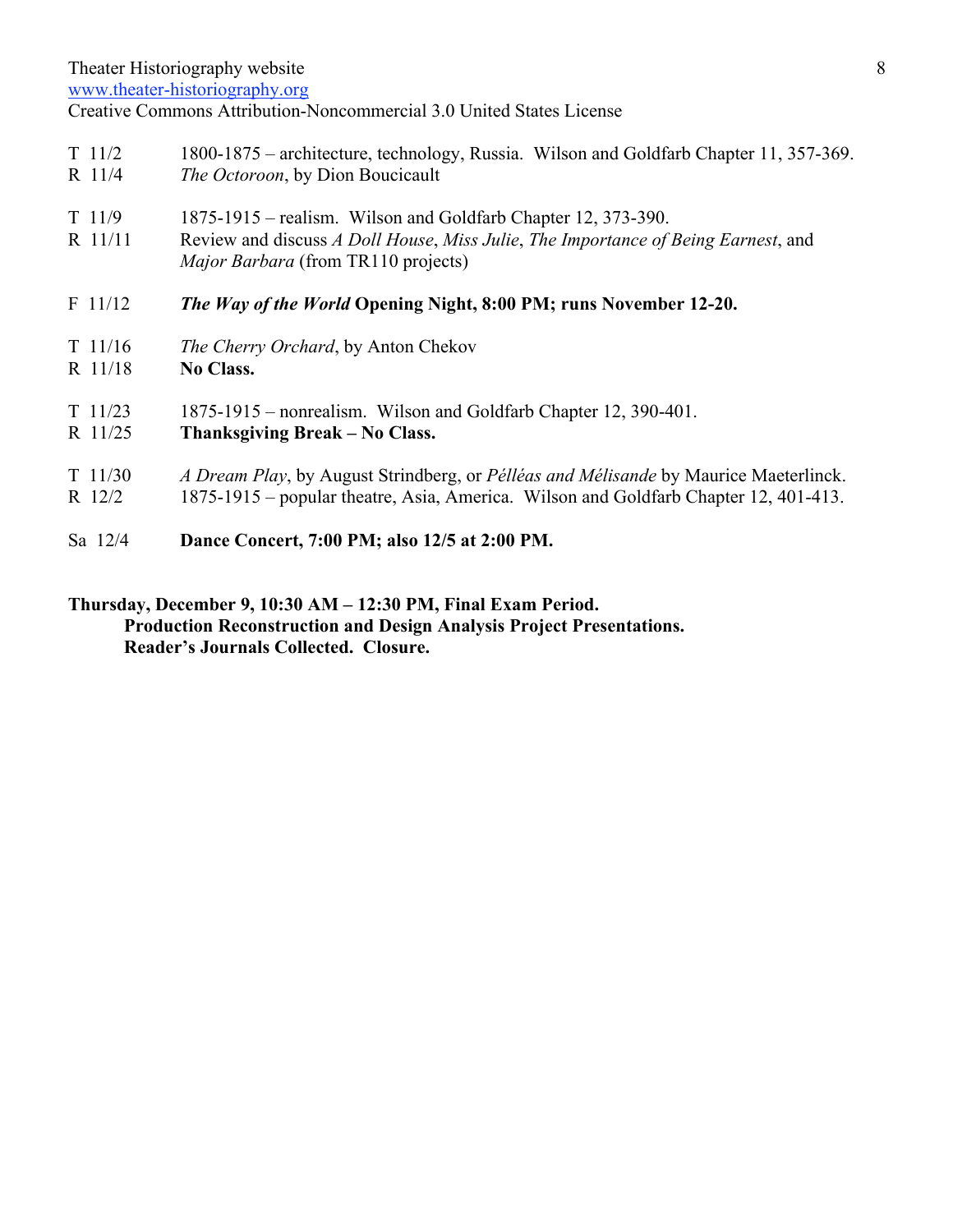Creative Commons Attribution-Noncommercial 3.0 United States License **Theatre History and Dramatic Literature Two Column Reader's Journal**

**Required Format**

| <b>Column A</b>                                                                                                                                                           | <b>Column B</b>                                                                                                                                                                                                                                                                                                                                                                                                              |  |  |  |
|---------------------------------------------------------------------------------------------------------------------------------------------------------------------------|------------------------------------------------------------------------------------------------------------------------------------------------------------------------------------------------------------------------------------------------------------------------------------------------------------------------------------------------------------------------------------------------------------------------------|--|--|--|
| <b>Notes from the Text</b>                                                                                                                                                | <b>Your Responses to the Text</b>                                                                                                                                                                                                                                                                                                                                                                                            |  |  |  |
| Main concepts                                                                                                                                                             | Feelings evoked                                                                                                                                                                                                                                                                                                                                                                                                              |  |  |  |
|                                                                                                                                                                           | Memories spurred                                                                                                                                                                                                                                                                                                                                                                                                             |  |  |  |
| Important vocabulary                                                                                                                                                      | Experiences you've had that you can connect<br>to the reading                                                                                                                                                                                                                                                                                                                                                                |  |  |  |
|                                                                                                                                                                           | Any context for your understanding of the text                                                                                                                                                                                                                                                                                                                                                                               |  |  |  |
| The central ideas of the authors                                                                                                                                          | Anything from other fields of study<br>(skills/concepts) that you can relate to the<br>reading                                                                                                                                                                                                                                                                                                                               |  |  |  |
| Facts                                                                                                                                                                     | Challenges to issues raised by the authors                                                                                                                                                                                                                                                                                                                                                                                   |  |  |  |
|                                                                                                                                                                           | Words                                                                                                                                                                                                                                                                                                                                                                                                                        |  |  |  |
| Specific details that particularly interest you                                                                                                                           | Phrases                                                                                                                                                                                                                                                                                                                                                                                                                      |  |  |  |
|                                                                                                                                                                           | Pictures (cut and pasted or drawn)                                                                                                                                                                                                                                                                                                                                                                                           |  |  |  |
| MAKE SURE THAT EVERYTHING IS<br>LEGIBLE!                                                                                                                                  | Feel free to be creative                                                                                                                                                                                                                                                                                                                                                                                                     |  |  |  |
| LEAVE PLENTY OF SPACE IN BETWEEN<br>ITEMS SO THAT THE JOURNAL IS NEAT<br>AND SO THAT YOU CAN FILL IN THINGS<br>LATER AS YOU SEE NECESSARY AFTER<br><b>CLASS MEETINGS.</b> | <b>REQUIRED:</b><br>Questions – you must write at least three<br>questions for each chapter. This requires that<br>you read the text critically! Questions could<br>relate to ideas from the reading that you'd like<br>to have clarified, concepts that you'd like to<br>see discussed in class, or issues that you would<br>like to debate. Questions can appear anywhere<br>in Column B, but please mark questions with a |  |  |  |

questions for each chapter. This requires that you *read the text critically***!** Questions could relate to ideas from the reading that you'd like to have clarified, concepts that you'd like to see discussed in class, or issues that you would like to debate. Questions can appear anywhere in Column B, but please mark questions with a circled Q, like this:  $(Q)$